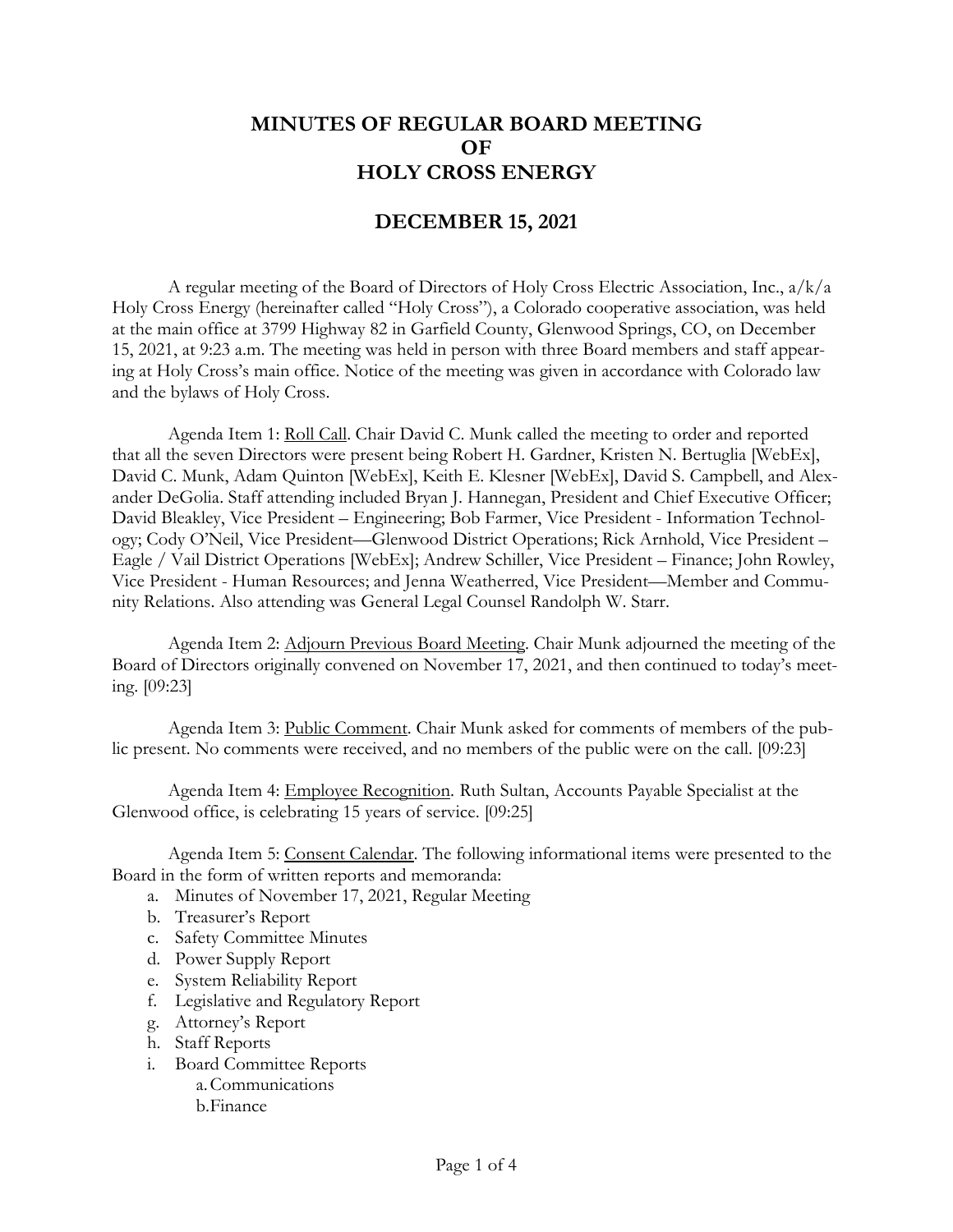c.Governance d.Strategic Issues

i. Directors' Reports

i. Western United Electric Supply Corporation

ii. Colorado Rural Electric Association

iii. National Rural Electric Cooperative Association

iv. National Rural Utilities Cooperative Finance Corporation

Questions posed by Board members were answered by staff members. Upon motion duly made, seconded, put to a vote and unanimously carried, it was

**RESOLVED**, that the items on the Consent Calendar be approved as presented. [10:47]

Agenda Item 6: COVID-19 Update. President and CEO Hannegan gave an update about the effects of the government orders regarding COVID-19 and the effect on Holy Cross's operations. Questions from Board members were answered by Mr. Hannegan. [10:54] [A break was taken. 10:54 to 11:10]

Agenda Item 7: Fiscal Year 2022 Planning.

a. 2022 Work Plan Initiatives. Members of the senior staff made a verbal presentation on the 2022 Work Plan Initiatives. The written segments of the sixteen separate 2022 Work Plan Initiatives had been distributed prior to the Board Meeting. Staff sought Board review and comment on the proposed 2022 work plan initiatives and their alignment with the HCE Strategic Plan. Questions from Board members were asked, and senior staff answered the questions. During the discussion a break for lunch was taken. [12:32 to 13:05] Upon motion duly made, seconded, put to a vote and unanimously carried, the following resolution was adopted:

**RESOLVED**, that the draft 2022 Work Plans be approved as presented. [14:  $\overline{ }$ ]

b. Key Performance Indicators. Vice President Schiller made a verbal and visual presentation. As described in the HCE Strategic Plan, the Board will use specific and measurable KPIs to regularly evaluate progress towards meeting HCE's strategic goals and objectives, as follows:

• On a monthly basis, the Board reviews progress against the current year's KPIs using the table provided in each month's Staff Reports (available in Call to Order).

• At the end of each calendar year, the Board reviews the list of KPIs and sets new targets for each for the coming year with the input of HCE staff.

In general, HCE uses KPIs that are in broad use across the industry, allowing for benchmarking against other utilities. A table of proposed KPIs, along with 2021 and 2022 goals set for each, is included in the materials presented to the Board.

After the presentation was concluded and questions posed by board members were answered, upon motion duly made, seconded, put to a vote and unanimously carried, it was

**RESOLVED**, that the table of Key Performance Indicators (KPIs) for 2022 be adopted as presented.  $[1 \_:\_]$ 

c. Operating Capital Budget. Vice President Schiller gave a presentation about the 2022 Financial Work Plan that includes an Operating Budget with total operating revenue at \$148.8 million (including ECA and deferred revenue) and total cost of service at \$140.1 million. Operating margin is forecast to be \$8.7 million in 2022 (consistent with a 5.0% rate of return, the lower end of the range outlined in Corporate Policy 5.2, Financial Planning and Management, at Section 2.5). Total margin (including non-operating revenues) is forecast to be \$9.8 million. Mr. Schiller presented the Work Plan that also proposes a Capital Budget The proposed 2022 Capital Budget is \$28.1 million for 2022, including \$6.9 million in carried over capital budget allocated but unspent in 2021, and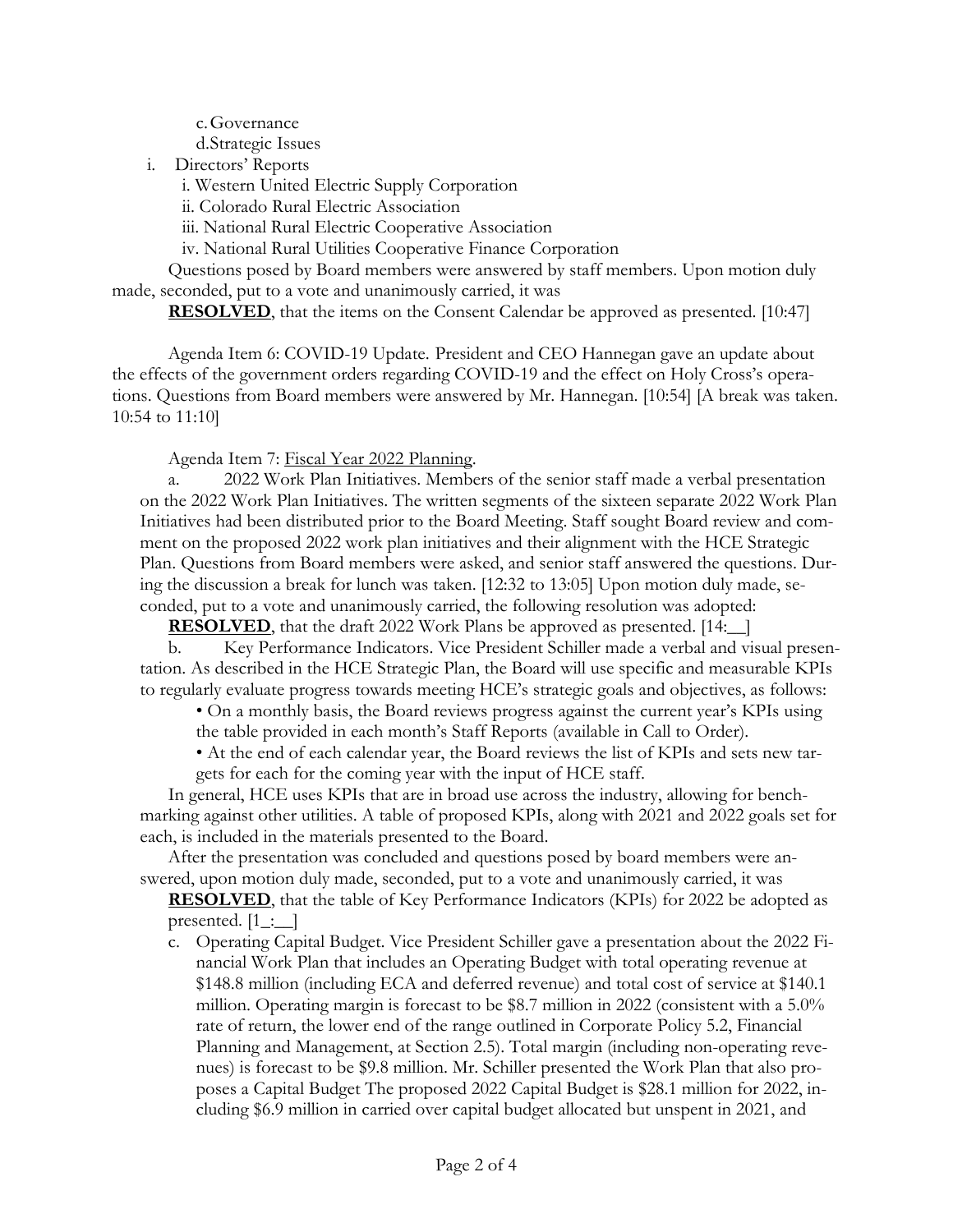\$1.9 million in capital spending associated with the "TIE Agreement" with Xcel – Colorado. This net capital request (ex-carry over and TIE) of \$19.3 million is elevated relative to previous years' (2017-19) capital spending. This is due to three one-time Power Supply and Programs initiatives previously approved by the Board of Directors and consistent with HCE's Strategic Plan goal of reaching 100% clean energy supply for its members by 2030:

- \$2.1 million for the remaining fourth CEC community solar farm acquisition
- \$3 million carried forward for Power+ energy storage program administration

• \$1.7 million for costs to HCE for upgrades to the Public Service Company of Colorado (PSCo) system due to HCE's planned RFP projects pursuant to PSCo's Affected System Studies.

Absent these projects the capital request would be \$12.5 million, in line with prior years. The Finance Committee met on December 9, 2021, to review the draft 2022 operating and capital budgets. Although no formal vote was taken, the Committee generally approved of the draft budget and did not object to its being presented to the full Board. After discussion by the Board, upon motion duly made, seconded, put to a vote and unanimously carried, the following resolution was adopted:

**RESOLVED**, that the HCE Board of Directors authorize the deferral of \$5.0 million in 2021 revenue into 2022, in accordance with Corporate Policy 5.2; and

**FURTHER RESOLVED**, that the draft 2022 Operating and Capital Budgets be approved as presented.  $[1 \_:\_]$ 

Agenda Item 8: Old Business. ???

Agenda Item 9: New Business. ???

Agenda Item 9: Executive Session. Upon motion duly made, seconded, put to a vote and unanimously carried, the following resolution was adopted:

**RESOLVED** that the Board enter executive session to consider documents or testimony given in confidence generally relating to power supply matters. All staff members remained in the Board room.

No action was taken by the Board to make final policy decisions or adopt or approve any resolution, rule, regulation, or formal action, any contract, or any action calling for the payment of money. Direction was given on negotiations.

Upon motion duly made, seconded, put to a vote and unanimously carried, the following resolution was adopted:

**RESOLVED** that the Board exit executive session. [1\_:\_]

Agenda Item 10: Adjourn Board Meeting. Chair Munk continued the meeting at 13:46 p.m. until **January 19, 2021, at 9:00 a.m**. The next meeting will be held at Holy Cross' main office at 3799 Highway 82 in Garfield County, Glenwood Springs, CO. Depending on the status of the COVID-19 pandemic, the meeting will again be conducted electronically.

Á

Secretary – Kristen N. Bertuglia